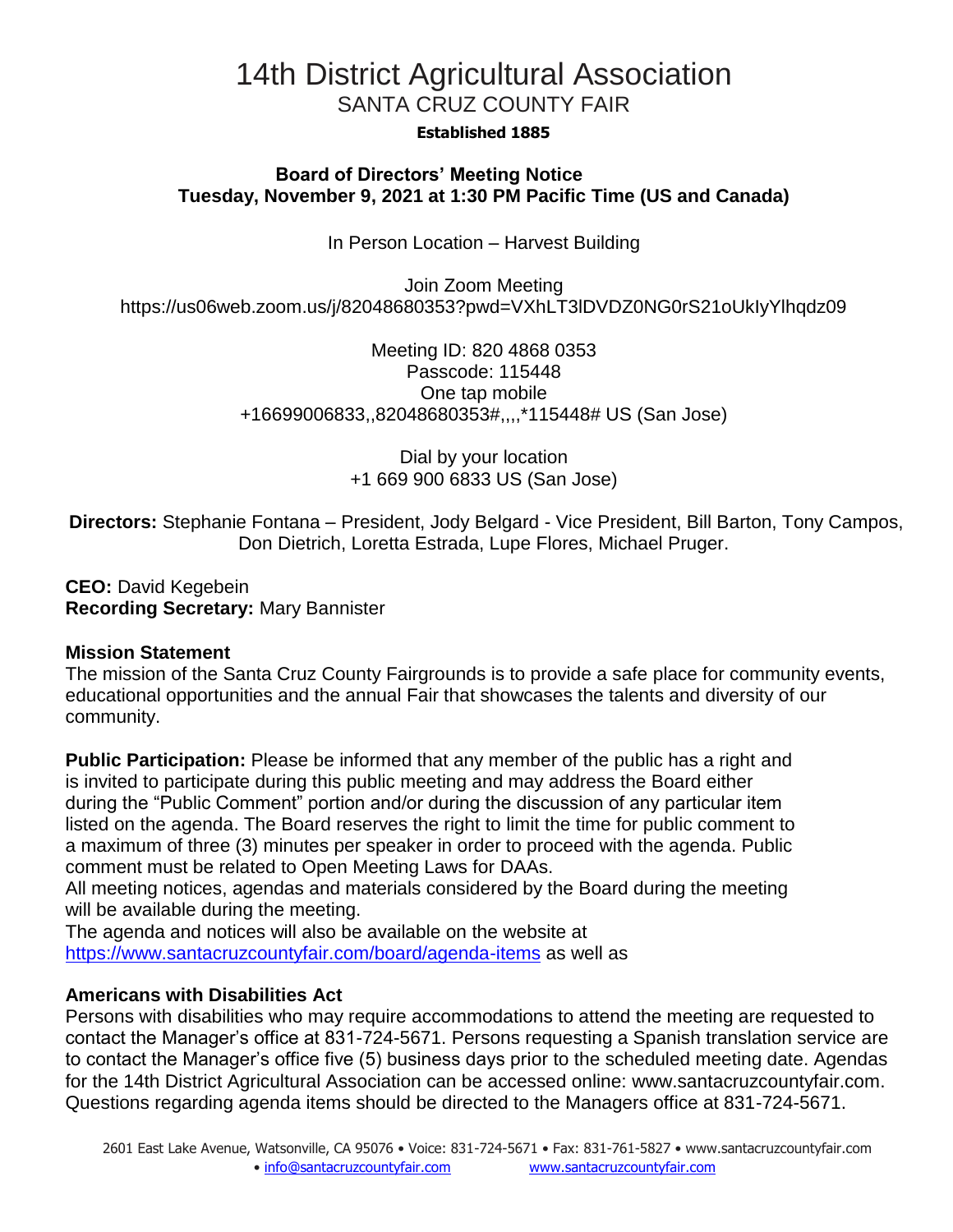# 14th District Agricultural Association SANTA CRUZ COUNTY FAIR

**Established 1885**

## **Board of Directors' Meeting Agenda**

## **First Board Meeting after the 2021 FAIR**

#### **Agenda**

Items listed on this agenda may be considered in any order at the discretion of the President. All items so listed may be considered for action. Any item not listed on the agenda will not be discussed or considered by the Board.

#### **CALL TO ORDER** – President Stephanie Fontana

### **ROLL CALL & PLEDGE OF ALLEGIANCE**

- 1. Declaration of Quorum
- 2. Approval / Disapproval of Absences

### **PUBLIC COMMENT ON MATTERS NOT ON THE AGENDA**

Public comment is a right granted to the public. It is reserved for items that are not listed on the agenda, but under the Board's jurisdiction. Please be informed that public participation under Public Comment will be limited to **three (3) minutes per speaker** and in accordance with state law, the Board will not comment or otherwise consider such Public Comment item for business until and unless such item has been properly agendized at a future meeting.

#### **CORRESPONDENCE**

1. CDFA – F2021-08 Construction Projects

#### **CONSENT CALENDER** *(Discussion/Action)*

- 1. Board Meeting Minutes of May 25, 2021
- 2. Board Meeting Minutes of June 22, 2021
- 3. Board Meeting Minutes of August 24, 2021
- 4. Contracts on Consent Agenda

#### **FINANCIAL** *(Discussion/Action)*

- 1. Cash Balance / State Support / Credit Line / Cash Flow / Audit Progress
- 2. GASB 68 & OPEB Liabilities
- 3. Review & Accept July 2021 Financials
- 4. Review & Accept August 2021 Financials

#### **OLD BUSINESS**

1. Proposed Animal Control Ordinance Updates

#### **NEW BUSINESS**

1.